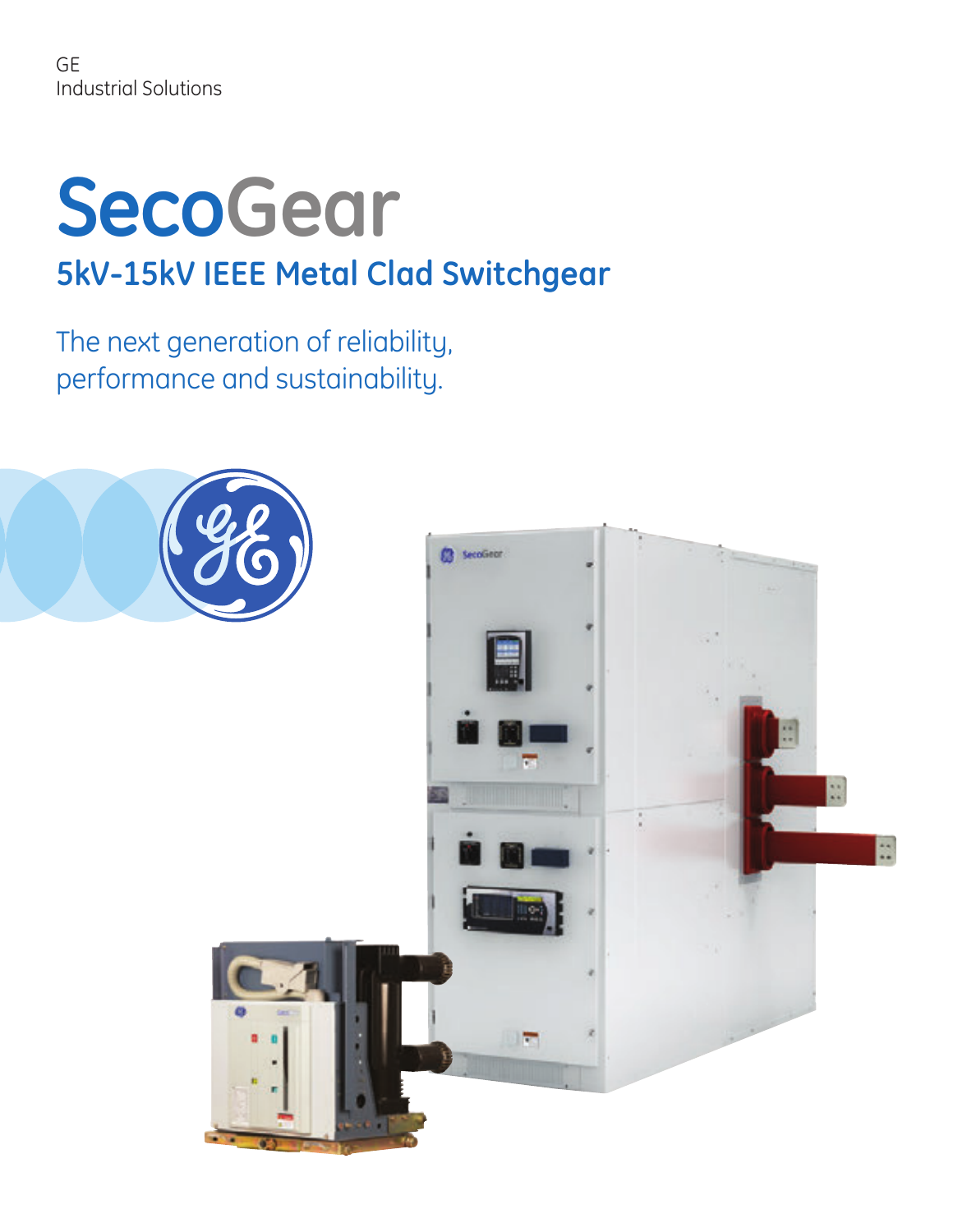## SecoGear Overview

SecoGear is designed and manufactured with advanced technology and has been comprehensively and successfully tested to current IEEE C37.20.2 and ANSI C37.55 standards.

SecoGear is rated for 5kV - 15kV applications, 1200A - 2000A and up to 40kA short circuit rating, and is designed to house GE's SecoVac embedded pole vacuum circuit breakers.

SecoGear is available in standard IEEE metal-clad construction.



### Applications

#### **Utilities and Power Plants**

Power generation stations Transformer stations Switching stations Main and auxiliary switchgear E-House

#### **Industrial**

Oil & Gas Mining Pulp and Paper Cement **Textiles** Chemicals Automotive Petrochemical Data Centers **Metallurgy** 

#### **Transportation**

**Airports** Ports Railways Underground Transportation

#### **Services**

Supermarkets Shopping malls Hospitals Sports stadiums Large infrastructure and civil works







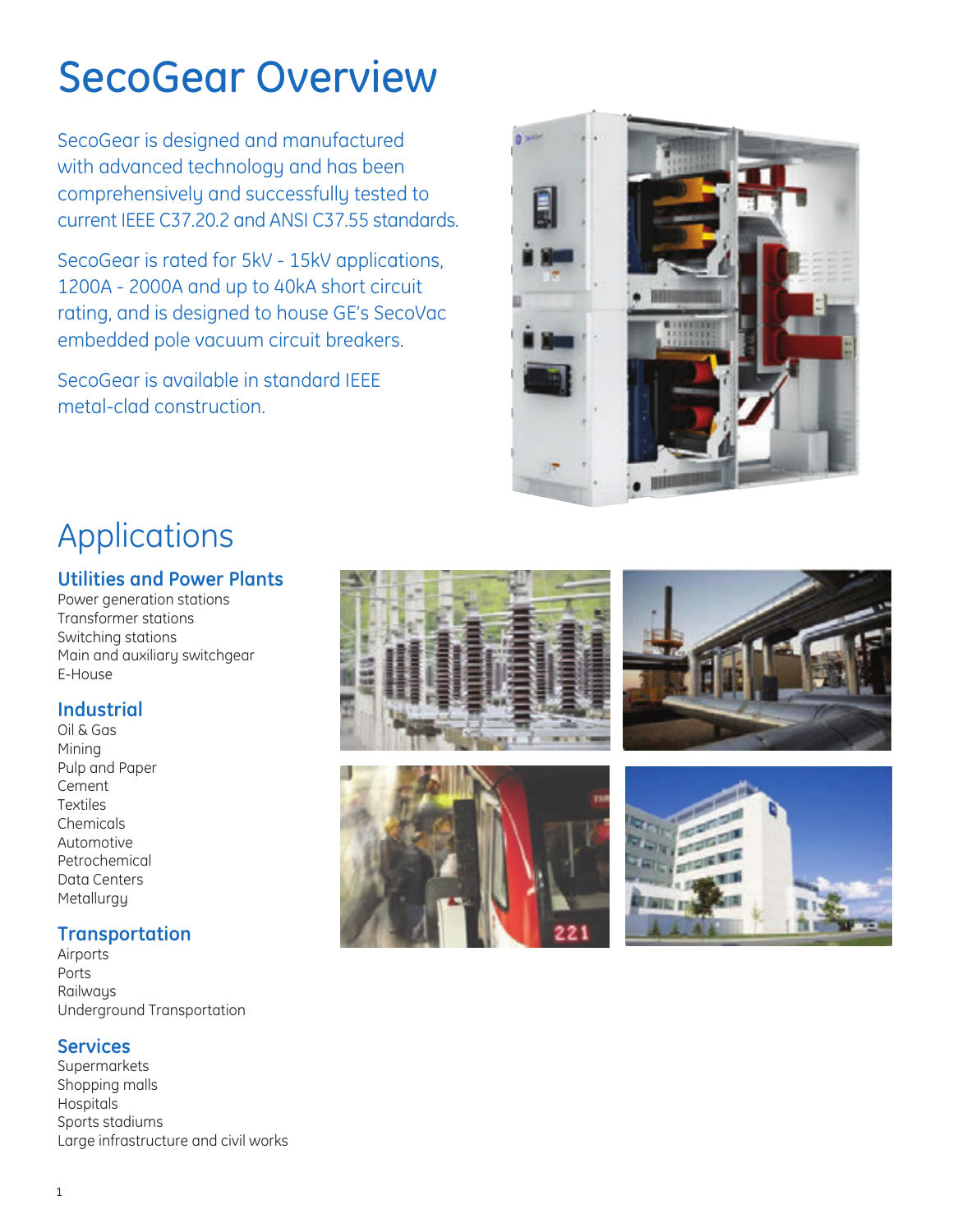## Description and Features



#### **Built to the Highest Current Industry Standards**

SecoGear is designed and fully tested to IEEE standards. It utilizes GE's latest SecoVac vacuum circuit breaker, third-party tested in accordance with ANSI C37.54, IEEE C37.04, IEEE C37.06, and IEEE C37.09. Manufactured in accordance with high quality standards, GE engineers have integrated core technologies. Circuit breaker and mechanism design, vacuum arc control technology, insulation technology and electrical field control and analysis combine to create a highly reliable and compact system. SecoGear reflects GE's latest MV switchgear design practices.





#### **Construction Type**

SecoGear is designed and constructed to meet the requirements IEEEC37.20.2 for Indoor installations. SecoGear meets standards for NEMA 1 enclosures.

#### **SecoVac Mechanism**

The SecoVac circuit breaker utilizes a compact, spring charged operating mechanism. The trip and close mechanisms are combined into a single, small and easily replaceable module.

#### **Automatic Shutters**

SecoGear is equipped with grounded metal shutters in front of the primary bushings. The shutters are automatically operated by the circuit breaker movement. When the circuit breaker is racked out to the test or disconnect positions, the shutters automatically close to isolate the fixed primary contacts.

#### **Standards**

SecoGear complies with the following standards and specification for factory assembled switchgear:

- **IEEE C37.20.2**: Standard for metal-clad switchgear
- **IEEE C37.04**: Rating structure for AC high-voltage circuit breakers
- **IEEE C37.06**: Standard for AC high-voltage circuit breakers rated on a symmetrical current basis
- **IEEE C37.09**: Standard test procedure for AC high-voltage circuit breakers with rated maximum voltage above 1000 V
- **IEEE C37.010**: Application guide for AC high-voltage circuit breakers rated on a symmetrical current basis
- **IEEE C37.012**: Application guide for capacitance current switching for AC high-voltage circuit breakers
- **IEEE C37.11**: Standard requirements for electrical control for high-voltage circuit breakers rated on a symmetrical current basis
- **IEEE C37.100.1-2007**: Standard of common requirements for high voltage power switchgear rated above 1000
- **ANSI C37.54**: Indoor alternating current high-voltage circuit breakers applied as removable elements in metal-enclosed switchgear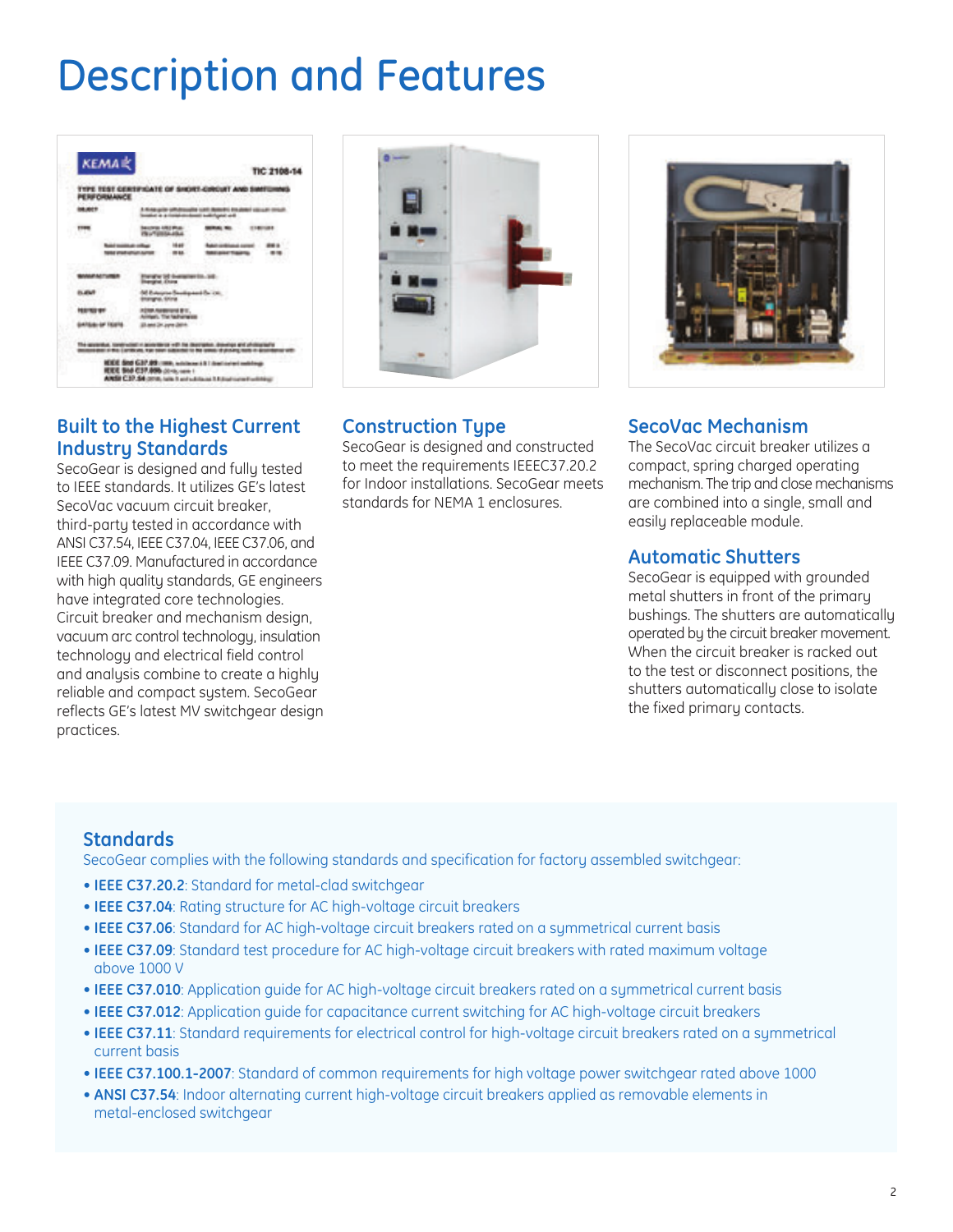## Technical Characteristics

#### **Storage Conditions**

To prevent possible corrosion or deterioration of the equipment and maintain warranty when stored for prolonged periods, we recommend that the equipment is stored in its original packaging, in dry conditions, sheltered from the sun and rain between -22°F (–30°C) and 104°F (40°C).

#### **Normal Operating Conditions**

SecoGear is designed for the normal service conditions of indoor switchgear per IEEE Standards:

- Temperature
- Maximum Ambient: 104°F (40°C)
- Minimum Ambient: -22°F (-30°C)
- Humidity
	- Maximum Relative: 95%
- Altitude
	- Maximum: 3300ft (1000m) a.s.l.
	- High Altitude: At altitudes above 1000m, consult IEEEC27.20.2 for derating factors applicable to dielectric and current values.



### **Configurations Sample**

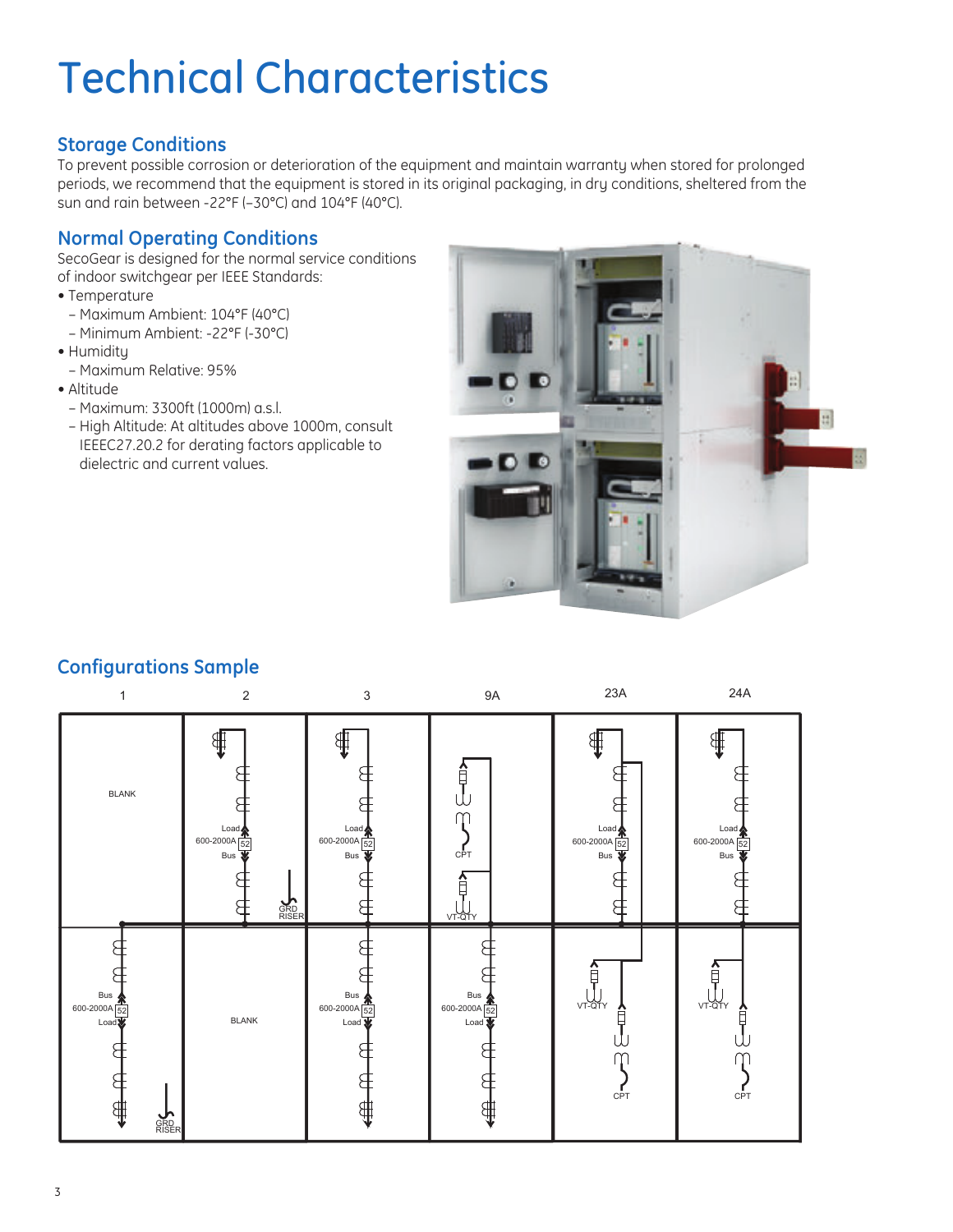## Features

### **Interlocking Systems**

SecoGear is designed with a number of interlocking systems to help prevent mis-operation:

- The circuit breaker can only be moved from test to connect position and vice versa when the circuit breaker is in the Open position.
- The secondary disconnect plug can only be inserted or removed when the circuit breaker is in the test position.
- The circuit breaker cannot be closed when it is in between the connected, test or disconnect positions.
- When the circuit breaker is moved from the connect position, the metal shutters will close automatically.
- For our Arc Resistant design, the circuit breaker can only be racked-in while the Breaker Compartment door is closed.
- For our Arc Resistant design, the Breaker Compartment door can only opened when the circuit breaker is in test position.

| <b>Description of Interlock System</b> | <b>Key Condition</b>                                                    |
|----------------------------------------|-------------------------------------------------------------------------|
|                                        | Key will be free when the truck is in the connected position            |
| Functional truck racking-out lock      | Key will be trapped when the truck is in the disconnected/test position |
|                                        | Key will be free when the truck is in the disconnected/test position    |
| Functional truck racking-out lock      | Key will be trapped when the truck is in the connected position         |

## Optional Features

### **Emergency Pushbutton**

• Provides a mechanical trip of the circuit breaker with the apparatus door closed. It is typically used to open the breaker in case of loss of auxiliary voltage.

### **Mechanical Interlocks**

Optional safety interlocks for increased operational safety:

• Shutter Interlock: Prevents manual activation of the shutters, which will be only activated by the apparatus truck.

### **Key Interlocks**

Key interlocks provide the capability to have operation logic between multiple SecoGear lineups or upstream/downstream elements of the system. Available selections include Castell, Fortress and Ronis commercial brands.

• VCB Key Interlock: Up to two locks are available for the VCB condition. Either one or both of the two locks can be configured, providing multiple possible combinations for the condition of the key, trapped or released, when the VCB is in test position.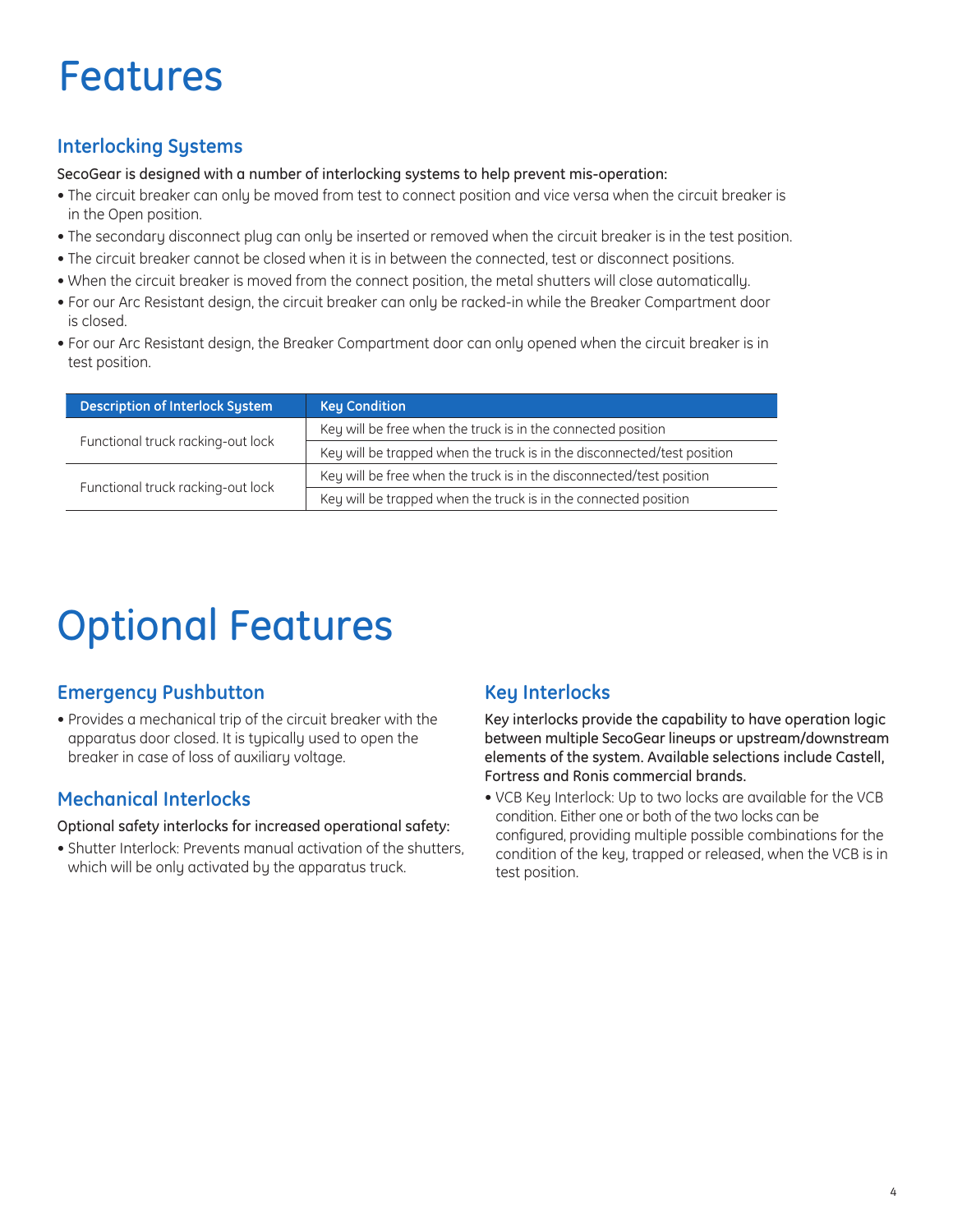## Technical Data

### **SecoGear Characteristics**

| <b>Specification</b>                       |                                  | 1200/31.5      | 1200/40       | 2000/40        |
|--------------------------------------------|----------------------------------|----------------|---------------|----------------|
| Rated Continuous Current (A)               |                                  | 1200           | 1200          | 2000           |
| Rated Maximum Voltage (V)                  |                                  | 4.76/8.25/15   | 4.76/8.25/15  | 4.76/8.25/15   |
| Rated Power Frequency                      | Phase to Phase and to Earth (kV) | 36             | 36            | 36             |
| (1 min)                                    | Between Isolating Distance (kV)  | 36             | 36            | 36             |
| Rated Lightning Impulse                    | Phase to Phase and to Earth (kV) | 95             | 95            | 95             |
| $(1.2/50 \mu s)$                           | Between Isolating Distance (kV)  | 95             | 95            | 95             |
| Rated Frequency (Hz)                       |                                  | 50/60          | 50/60         | 50/60          |
| Rated Short Time Withstand (kA)            |                                  | 31.5           | 40            | 40             |
| Rated Peak Value Withstand Current (kAp)   |                                  | 82             | 104           | 104            |
| Rated Duration Time for Short Circuits (s) |                                  | $\overline{c}$ | 2             | $\overline{c}$ |
| Breaker Weight (lbs)                       |                                  | 375 (170 kg)   | 419 (190 kg)  | 485 (220 kg)   |
| <b>Dimensions - inches</b>                 |                                  |                |               |                |
| Weight (lbs) <sup>1</sup>                  |                                  | 2095 (950 kg)  | 2183 (990 kg) | 2866 (1300 kg) |
| Height - inches (h)                        |                                  | 95 (2413 mm)   | 95 (2413 mm)  | 95 (2413 mm)   |
| Width – inches (w)                         |                                  | 36 (914 mm)    | 36 (914 mm)   | 36 (914 mm)    |
| Depth – inches (d)                         |                                  | 94 (2387 mm)   | 94 (2387 mm)  | 94 (2387 mm)   |

1 SecoGear weights for 1200A and 2000A breakers are shown with two-high breaker configuration.

### **Side/Front View**

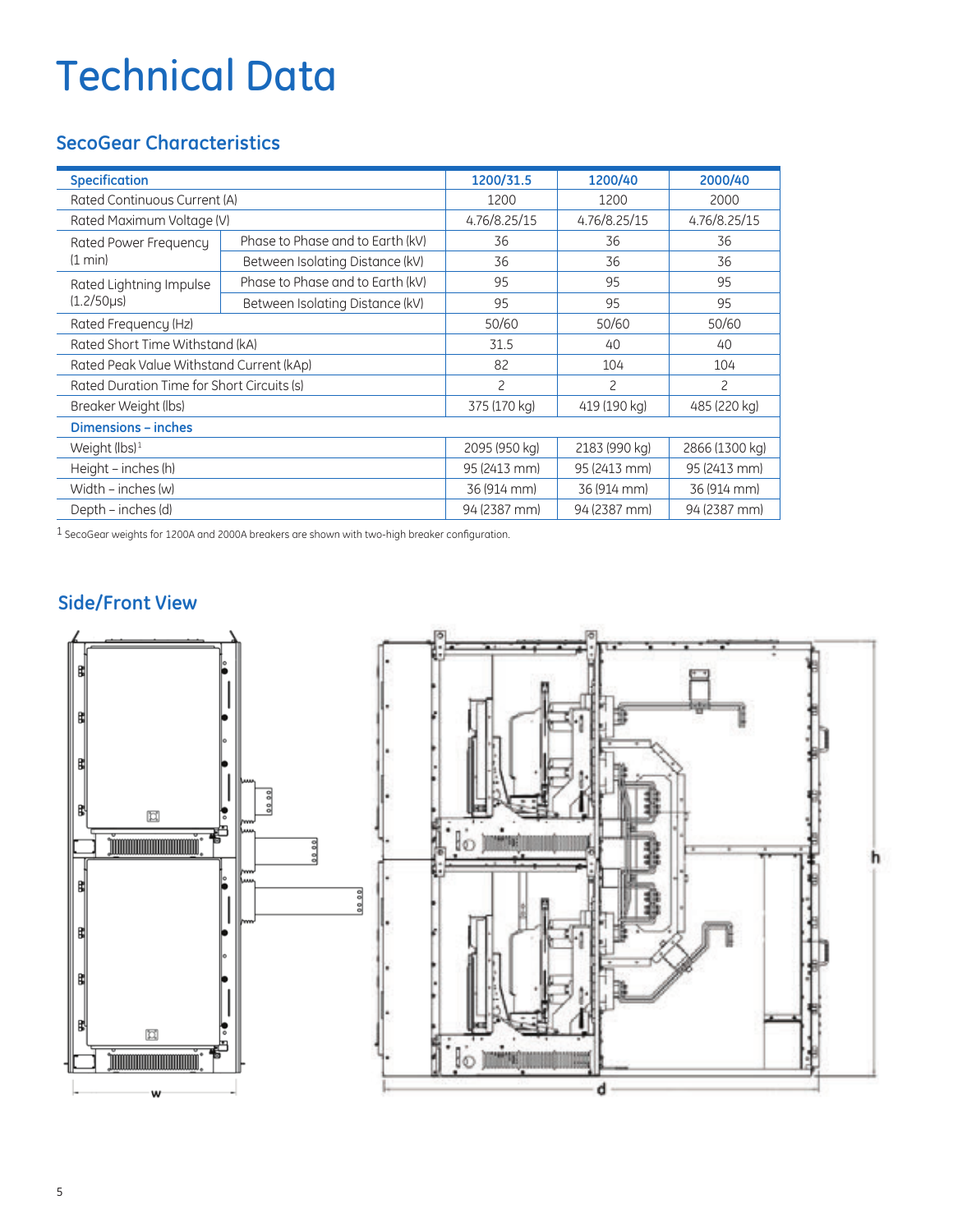### SecoVac Embedded Pole Vacuum Circuit Breaker

Reliability and High Performance in a Compact Package

#### **Modular Design**



#### **Features and Benefits**

- Environmentally friendly design
- Conformance to the current IEEE standards
- Numerous safety features for maximum personnel protection
- User friendly operation with easy access and minimal inspection required
- Compact and cost effective
- Flexible with a full line of accessories



#### **Applications**

- Serving global 50 Hz and 60 Hz systems
- All segments of the electrical industry: industrial, commercial, utility, and mining
- Protecting transformers, capacitor banks, motors, busbar sections and cables
- Contact GE sales office for special environment conditions: shock, vibration and high ambient temperature



Operation Tool Rack handle for truck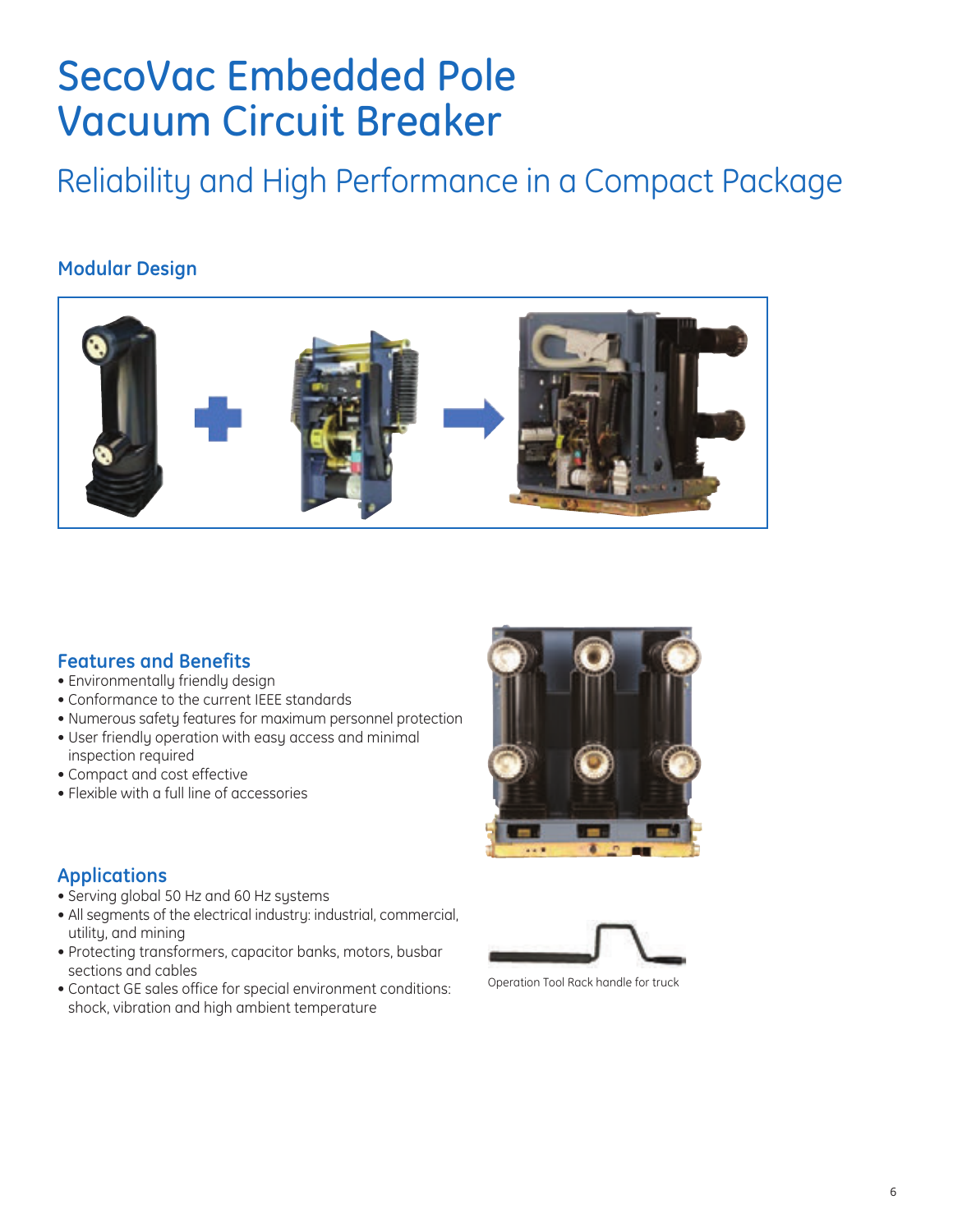## Circuit Breaker Characteristics

| <b>Specifications</b>                                    | 1200/31.5        | 1240/40          | 2000/40      |
|----------------------------------------------------------|------------------|------------------|--------------|
| Rated coltage (A)                                        | 1200             | 1200             | 2000         |
| Rated voltage (kV)                                       | 4.76 / 8.25 / 15 | 4.76 / 8.25 / 15 | 4.76/8.25/15 |
| Rated power frequency (1min) (kV)                        | 36               | 36               | 36           |
| Rated lighting frequency impulse withstand voltage (kVp) | 95               | 95               | 95           |
| Rated frequency (Hz)                                     | 50/60            | 50/60            | 50/60        |
| Rated short time withstand (kA)                          | 31.5             | 40               | 40           |
| Percentage of DC component                               | 50%              | 50%              | 50%          |
| Rated peak value withstand current (kAp)                 | 82               | 104              | 104          |
| Rated duration time for short-circuit (s)                | っ                |                  |              |

### **Primary Circuit Resistance of SecoVac**

| Item          | Unit | <b>Acceptable Value</b> |           |
|---------------|------|-------------------------|-----------|
| Rated current |      | 1250~1600               | 2000~4000 |
| Resistance    | us2  | - 45                    |           |

### **Coil Characteristics**

| <b>Type Name (GE)</b> | <b>Rated Voltage (V)</b> | Resistance Value ( $\Omega$ ) | <b>Rated Current (A)</b> | <b>Inrush Current (A)</b> | <b>Maximum Power (W)</b> |
|-----------------------|--------------------------|-------------------------------|--------------------------|---------------------------|--------------------------|
| P-C <sub>6</sub> X    | 48 Vdc                   |                               | 15.48                    | 92.9                      | 743.23                   |
| P-C8X                 | 125 Vdc                  | 45                            | 2.78                     | 16.67                     | 347.22                   |
| P-CCX                 | 250 Vdc                  | 320                           | $0.72 - 0.75$            | $4.32 - 4.5$              | 165.89-180               |
| P-CAX                 | 120 Vac                  | 45                            | 2.78                     | 16.67                     | 347.22                   |
| P-CBX                 | 240 Vac                  | 320                           | $0.72 - 0.75$            | $4.32 - 4.5$              | 165.89-180               |

### **Charging Motor Characteristics**

| <b>Rated Voltage (V)</b> | <b>Normal Operation Voltage Range (%)</b> | <b>Charging Time at Rated Voltage (s)</b> | Input Power (W) |
|--------------------------|-------------------------------------------|-------------------------------------------|-----------------|
| 48 VDC                   | 85-110                                    | <15                                       | 150             |
| 125 VDC                  | 85-110                                    | <15                                       | 150             |
| 250 VDC                  | 85-110                                    | <15                                       | 150             |
| <b>120 VAC</b>           | 85-110                                    | $<$ 15                                    | 150             |
| <b>240 VAC</b>           | 85-110                                    | <15                                       | 150             |

#### **MVA to kA Conversion**

| <b>MVA</b>     | kA   |
|----------------|------|
| 4.16kV-250MVA  | 40kA |
| 4.16kV-350MVA  | 50kA |
| 4.16kV-450MVA  | 63kA |
| 7.2kV-500MVA   | 50kA |
| 7.2kV-750MVA   | 63kA |
| 13.8kV-500MVA  | 25kA |
| 13.8kV-750MVA  | 40kA |
| 13.8kV-1000MVA | 50kA |
| 13.8kV-1500MVA | 63kA |
|                |      |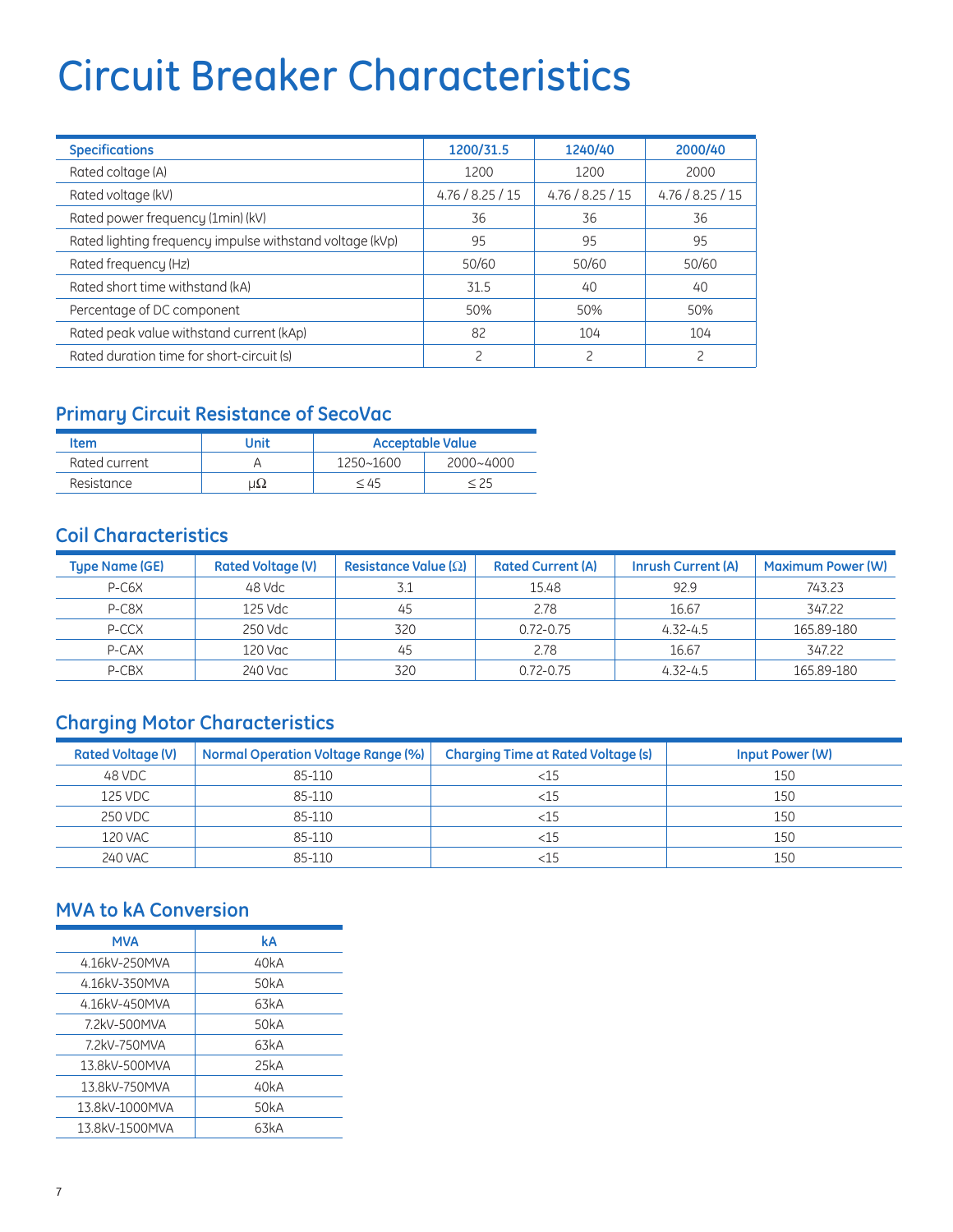### SecoVac Vacuum Circuit Breaker Internal Wiring Diagram



| KO: Anti-pumping relay (optional)                | CC: Closing coil  | SC: Over current release coil (optional)       |
|--------------------------------------------------|-------------------|------------------------------------------------|
| S4: Electromagnet for locking's auxiliary switch | M: Charging motor | BC: Electromagnet for locking                  |
| S5: Auxiliary switch                             | V1-V4: Rectifier  | ZC: Electromagnet for locking truck (optional) |
| S1-S3: Energy storing limit switch               | TC: Opening coil  | S6: Limit switch for trip free                 |

#### **Notes:**

 $1$  This wiring diagram describes that a breaker is open, racked to test position with spring in discharge state.

2 The polarity in dashed frame should be connected to common DC voltage terminal..

 $3$  Rectifier will be removed if DC supply voltage is being used.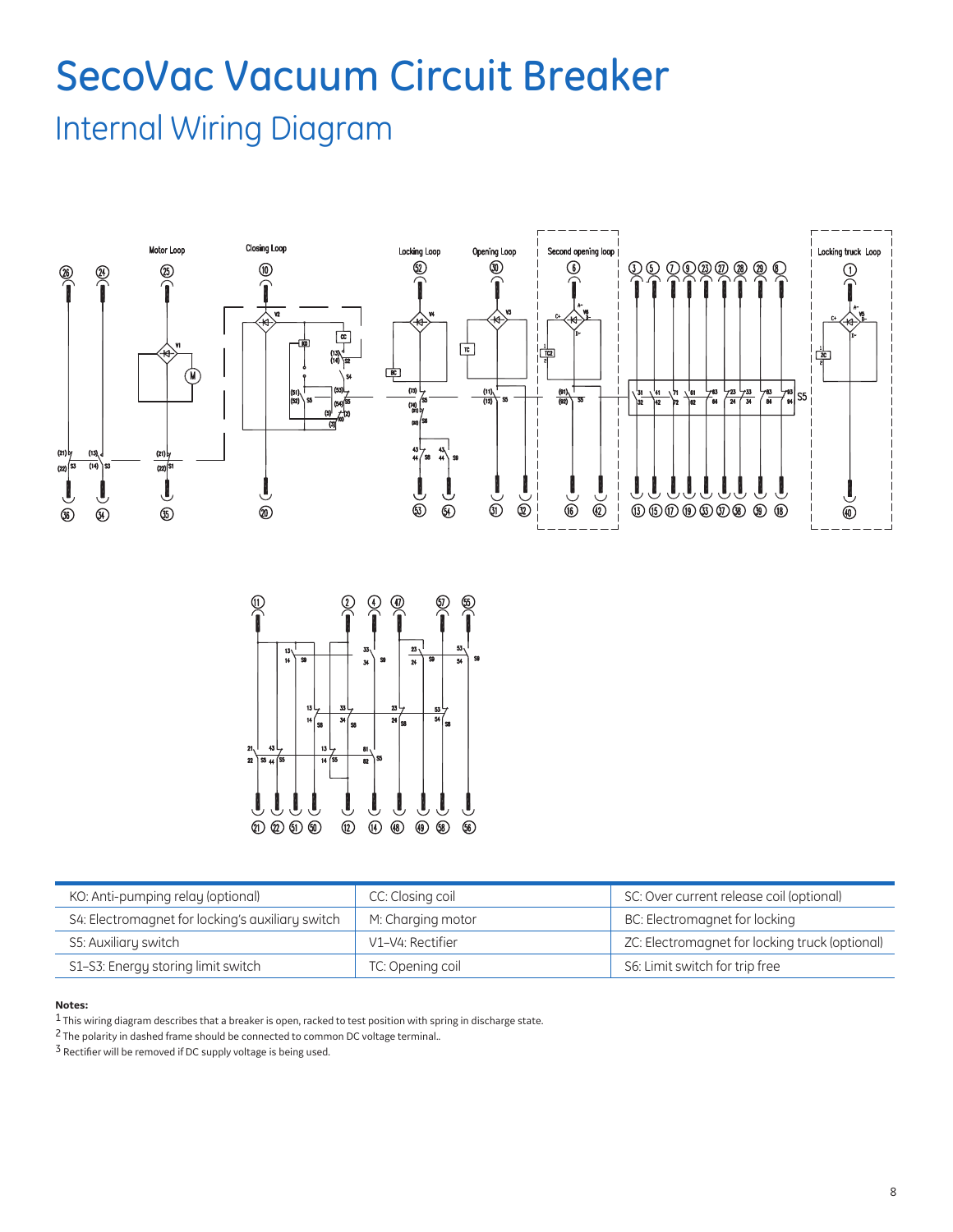## SecoVac Vacuum Circuit Breaker Internal Wiring Diagram (UVR)



| KO: Anti-pumping relay (optional)                | TC: Opening coil  | SC: Over current release coil (optional)       |
|--------------------------------------------------|-------------------|------------------------------------------------|
| S4: Electromagnet for locking's auxiliary switch | M: Charging motor | BC: Electromagnet for locking                  |
| S5: Auxiliary switch                             | CC: Closing coil  | ZC: Electromagnet for locking truck (optional) |
| S1-S3: Energy storing limit switch               | V1-V4: Rectifier  | S6: Limit switch for trip free                 |

#### **Notes:**

1 This wiring diagram describes that a breaker is open, racked to test position with spring in discharge state.

2 The polarity in dashed frame should be connected to common DC voltage terminal..

 $3$  Rectifier will be removed if DC supply voltage is being used.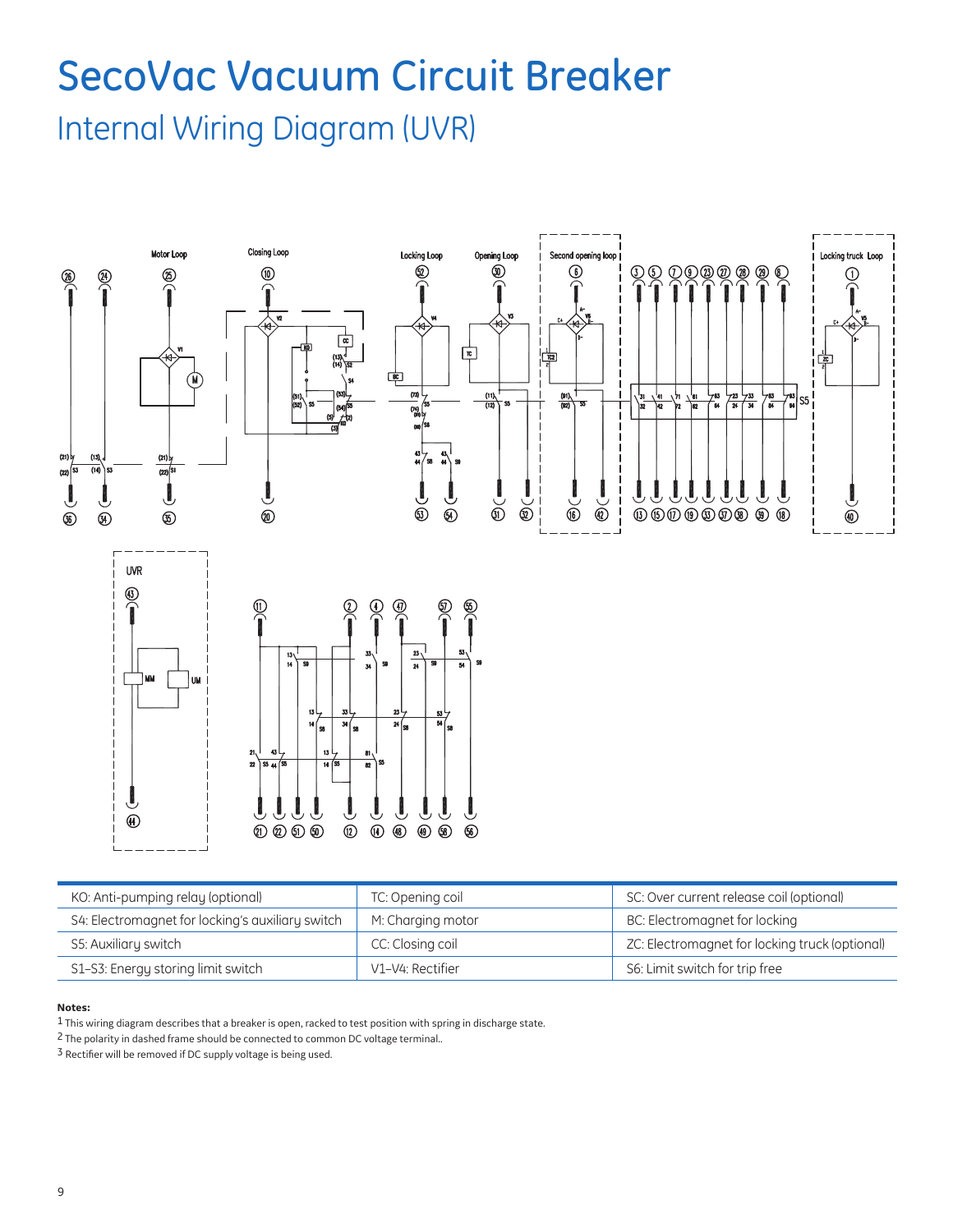## Components and Controls



#### **Ring Type CT**

Frequency of 50-400 Hz, and insulation level of 0.6 kV, BIL 10 kV full wave. The current transformers are designed to meet or exceed the requirements of ANSI/IEEE C57.13.

For 1200/2000A, GE ITI CT 780 & 781 (standard accuracy) and 785 & 786 (high accuracy), for 3000A, GE ITI CT 680, 681, 685 & 686. For detailed information refer to GE ITI technical specs.



#### **Indoor Voltage Transformer**

Frequency of 60 Hz, maximum system voltage of 15.5kV, BIL 110 kV and thermal ratings of 1500 VA at 30˚C amb, 1000 VA at 55˚C amb.

GE ITI VT PTG5-1-110, PTG5-2-110, PTW5-1-110, PTW5-2-110.

For detailed information refer to GE ITI technical specs.



#### **LV Components**

GE Industrial Solutions offers additional LV components for the completion of the switchgear control compartment, such as the voltage presence indicator display and a complete range of LV modular and control products.



#### **Multilin Protection and Control Solutions**

GE Grid Solutions offers our Multilin protection and control solutions. From Generators to transmission lines to motors and beyond, we help ensure dependable, safe power worldwide.